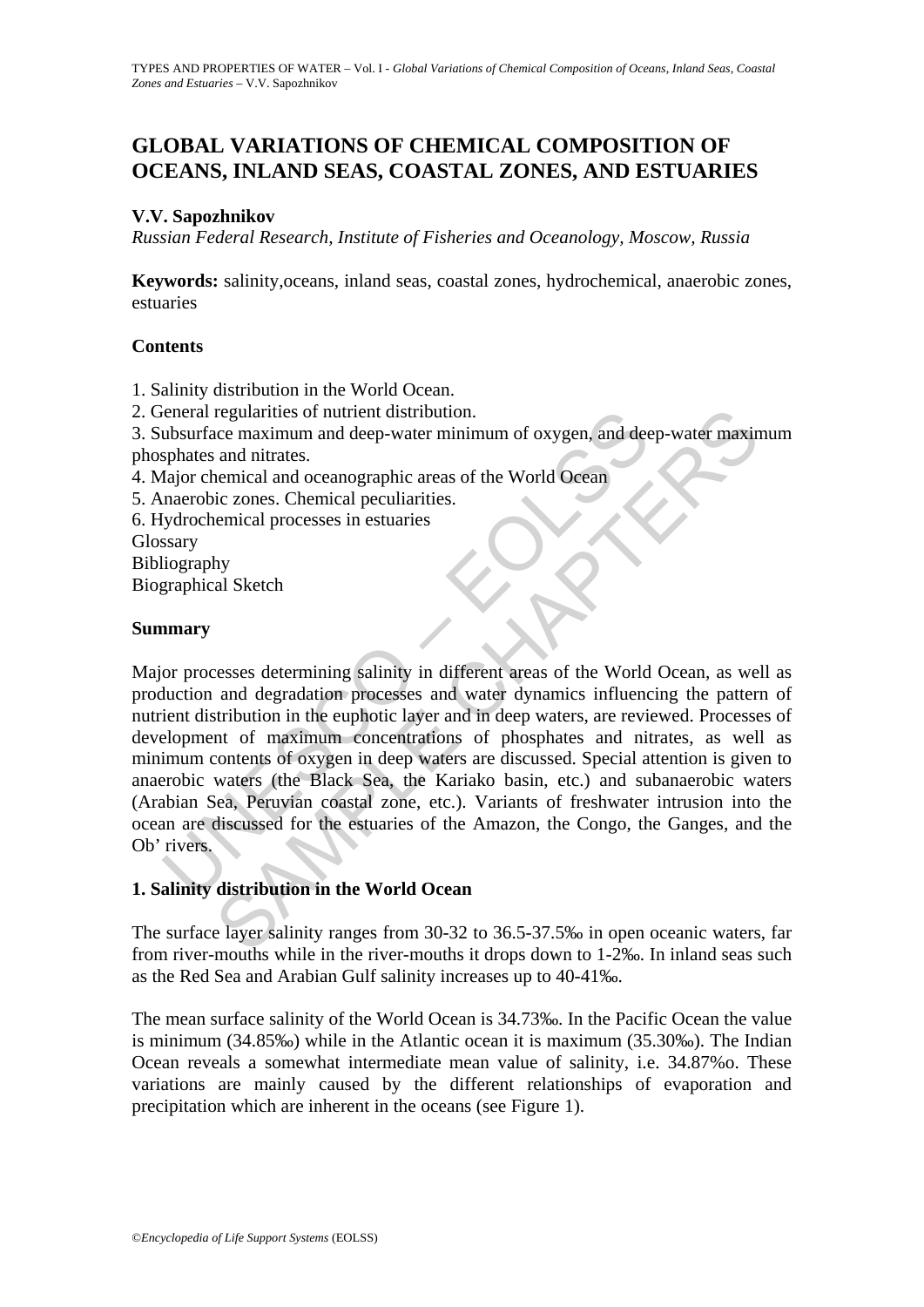

Figure 1. Distribution of salinity (%) in surface waters of the World Ocean in February (Oceanic Chemistry, 1979)

The chart of salinity distribution shows that the maximum values of salinity characterize a broad belt spreading from  $20-30^{\circ}$ N to  $20-30^{\circ}$ S, i.e. the zone of global anticyclonic eddies where evaporation is maximum. The same latitudes on land exhibit deserts (Sahara, Gobi, Kalahari, etc.).

Figure 1. Distribution of salinity (%) in surface waters of the<br>February (Oceanic Chemistry, 1979)<br>chart of salinity distribution shows that the maximum values of so<br>coal belt spreading from 20-30°N to 20-30°S, i.e. the z Example 1. Distribution of salinity (%) in surface waters of the World Ocean<br>February (Oceanic Chemistry, 1979)<br>of salinity distribution shows that the maximum values of salinity character<br>and the speciality distribution Due to a considerable excess of evaporation over precipitation in the Atlantic Ocean salinity of the surface waters is markedly higher than that of the deep waters (34.7- 34.9‰). This phenomenon causes formation of highly salt and cold intermediate, deep, and bottom North Atlantic water masses in the subarctic areas in winter. Influence of deep and bottom North Atlantic waters is noticed in the Indian and Pacific Oceans (see Figure 2). The chart of the salinity distribution on the 500-meter horizon clearly shows a plume of highly saline waters with a start-point in the Strait of Gibraltar where the Mediterranean waters with a high salinity of 36.0-37.5‰ slide down the continental shelf to 500 to 1000 m and after their density attains the ambient values they spread along the isopycnal surface.

Similar sources of highly saline waters in the Indian Ocean are the Red Sea and Arabian Gulf.

In the Pacific Ocean there are no intermediate water masses with high salinity.

In all the three oceans the Antarctic Convergence Zone  $({\sim}50^{\circ}S)$  is a place where intermediate water masses with a low salinity form, sink down to 1000 m, and spread northward. In the Pacific Ocean there is a second source of intermediate water masses with a low salinity in the frontal zone of Oyashio-Kuroshio ( $\sim$ 40°N); these water masses spread southward.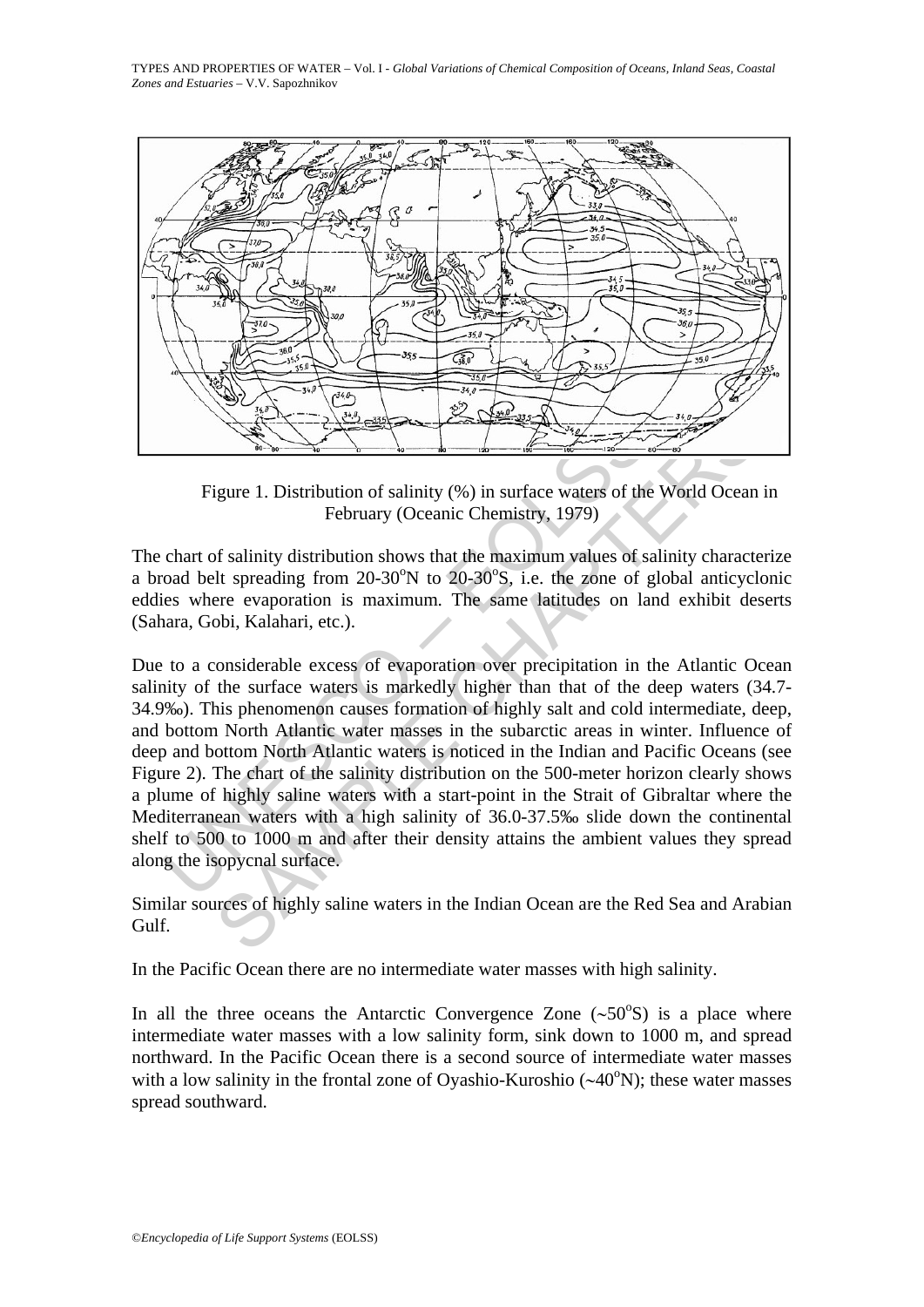



Indian (c) oceans. (Oceanic Chemistry, 1979)

In the Indian Ocean, especially, in the north-western part and in the southern subtropical area (30-40°S), evaporation also highly exceeds precipitation. As a result, and also because of the influx of highly saline waters from the Arabian Gulf and the Red Sea formation of intermediate, deep, and bottom North Indian Ocean water masses takes place. However, the volume and salinity of these waters are less than those of the North Atlantic water masses.

Conversely, in the Pacific Ocean precipitation exceeds evaporation not only in high latitudes, but also in the equatorial and tropical zones (only subtropical waters demonstrate a reverse situation). As a result, there are no conditions for formation of